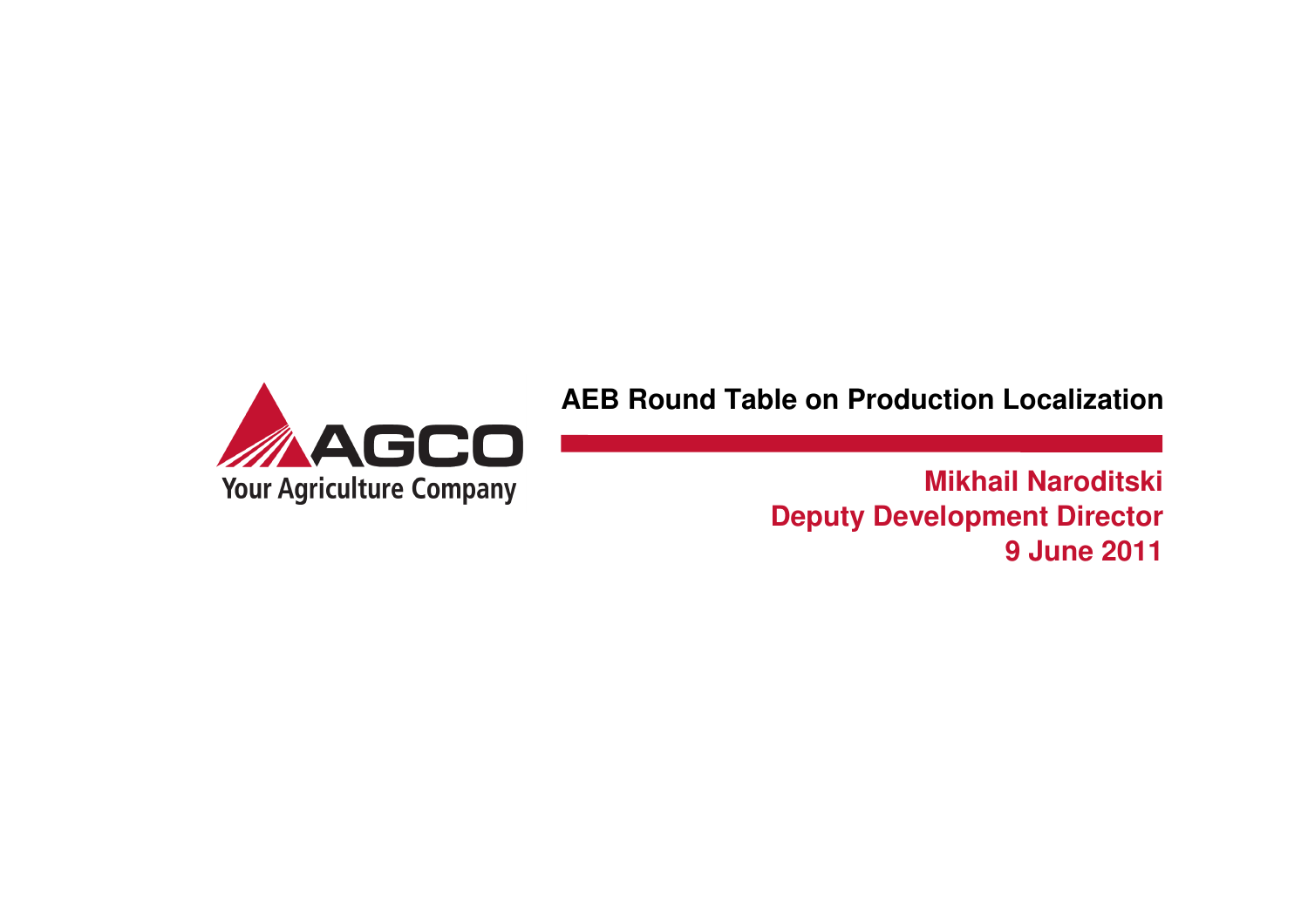

### **Main challenges**

- L Conceptual difference in production infrastructure of Russian and Western factories (vertically integrated complex versus focused manufacturing facility)
- $\mathcal{L}_{\mathcal{A}}$ In the wake practically total lack of focused components production standards
- $\mathcal{L}_{\mathcal{A}}$ Substantial investments in fixed assets are required to start up business
- $\mathcal{L}_{\mathcal{A}}$  Low investment attractiveness of this sector due to the low profitability and long return on investment period in comparison to raw hydrocarbon, IT, telecom, etc
- $\mathcal{L}_{\mathcal{A}}$  High risk caused by unsteady economic situation and conditions in Russia
	- import duties policies keep changing
	- interest rates may change dramatically year on year
	- unclear situation with subsidy programs often quoted, but not always available
	- political risks (e.g. AGCO's own experience in Bashkortostan)
- $\mathcal{L}_{\mathcal{A}}$  Small and medium companies that operate in this business cannot afford longterm investments

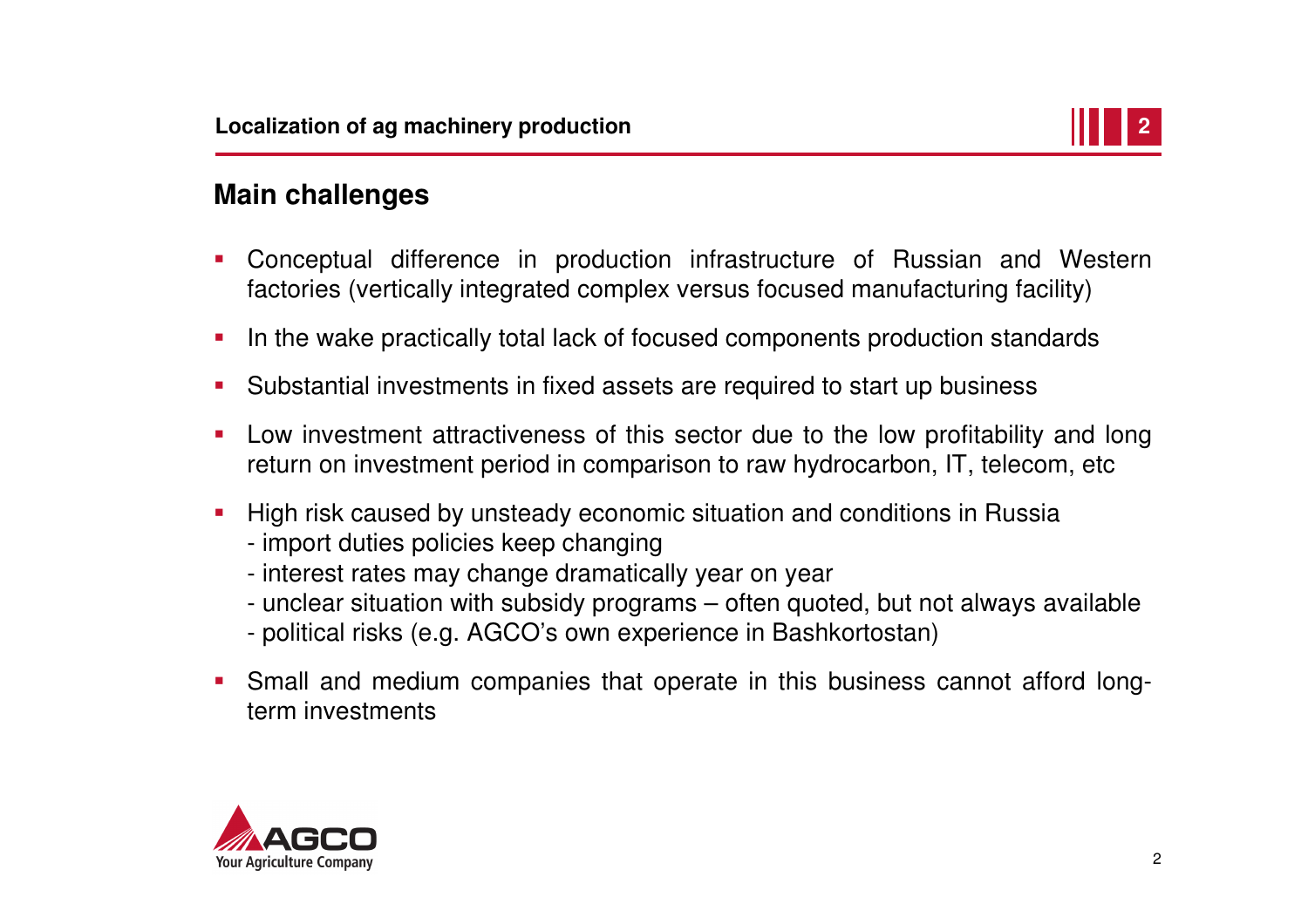

### **Solutions – looking for everyone's involvement**

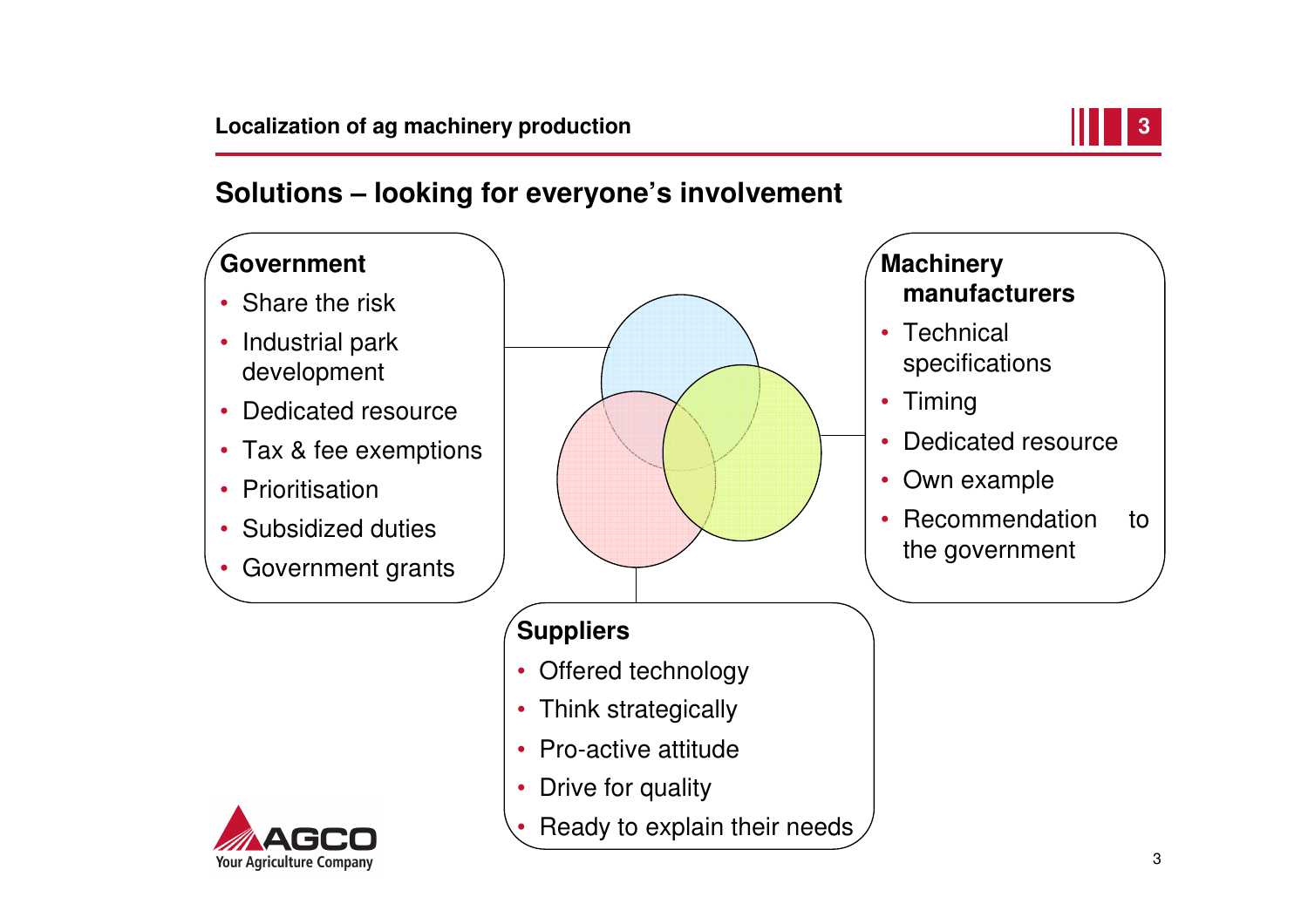

### **Solutions – how Government can help**

- $\mathcal{L}_{\mathcal{A}}$  Show the business community its real interest in development of components business first of all by sharing the risk. Creation of infrastructure is the best field of activity
- $\overline{\phantom{a}}$  Creation of industrial park for components manufacturers at the state budget expense will strengthen confidence in intentions of the Government
- $\mathcal{L}_{\mathcal{A}}$  Workshops with all infrastructure suitable for production of components should be constructed in the industrial park
- E The residents of the industrial park should be exempted from the rental fee for 5-8 years and from taxes by analogy of Special Economic Zones
- $\mathcal{L}_{\mathcal{A}}$  Companies that produce components specified as mandatory for localization should be invited in the first place
- $\mathcal{L}_{\mathcal{A}}$  Components producers should enjoy compensation of interest rate for purchase of equipment as well as export subsidies for overseas deliveries
- E Government grants for the development of components production at the most prospective Russian factories

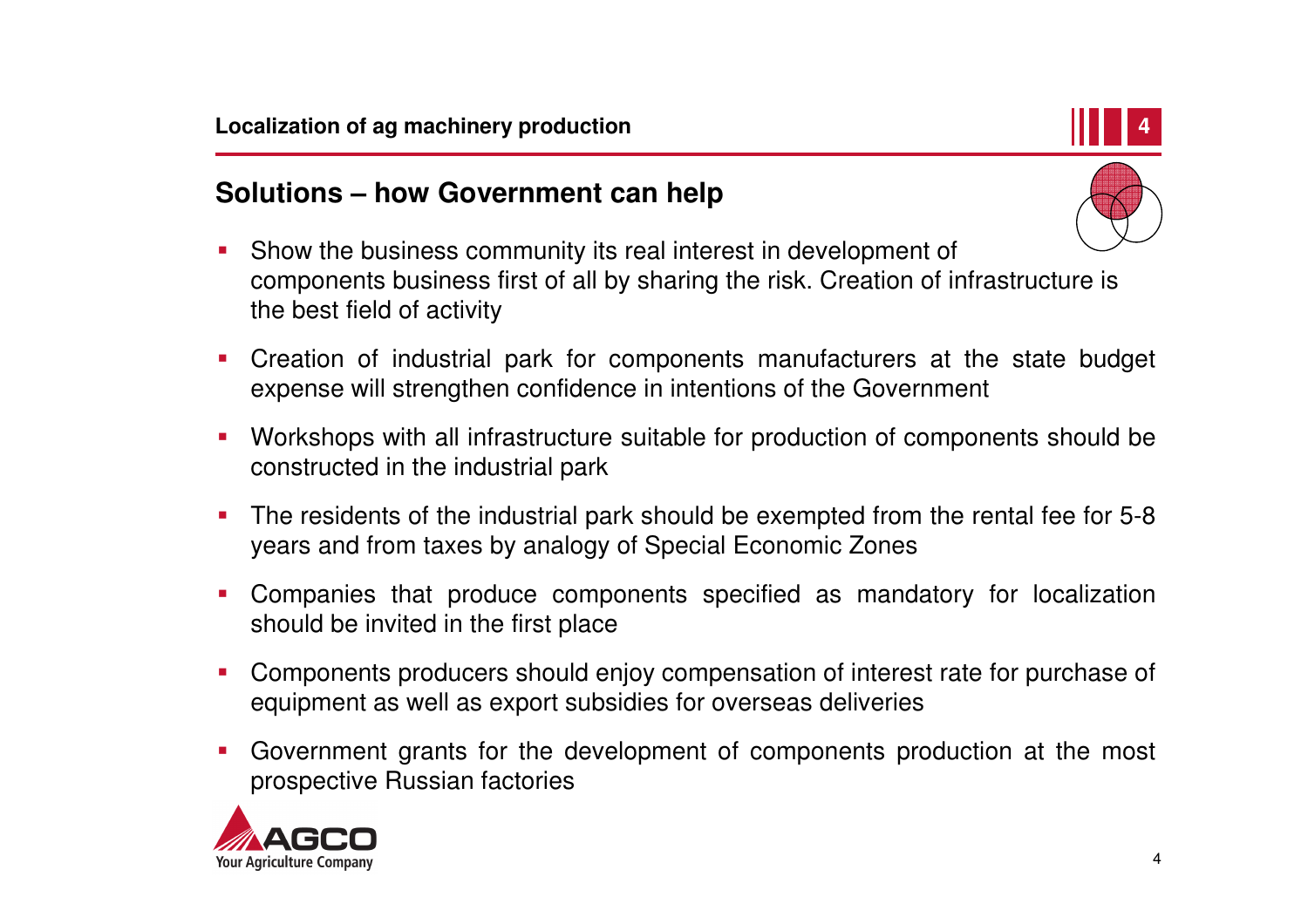

### **Solutions - what Machinery manufacturers can do**

- $\mathcal{L}_{\mathcal{A}}$  Carry out engineering work together to adjust product specifications where possible, so commonising technology and tooling in order provide "critical mass" for volume - examples can include non-functional parts like mirrors, lights, floor mats, ladders, batteries, etc
- $\mathcal{L}_{\mathcal{A}}$  Run common commercial negotiations between Machinery manufacturers aiming to approach same western suppliers simultaneously when possible to accelerate decision of those suppliers to establish footprint in Russia
- $\blacksquare$  Dedicate resource to the functions of Supplier development to successfully work with Russian traditional component suppliers
- $\mathcal{L}_{\mathcal{A}}$  Involve new western Suppliers in the dialogue with the Government and industry associations leading by example and sharing own experiences
- $\mathcal{L}_{\mathcal{A}}$  Give recommendations to the Government on the development of specific Russian factories with high potential

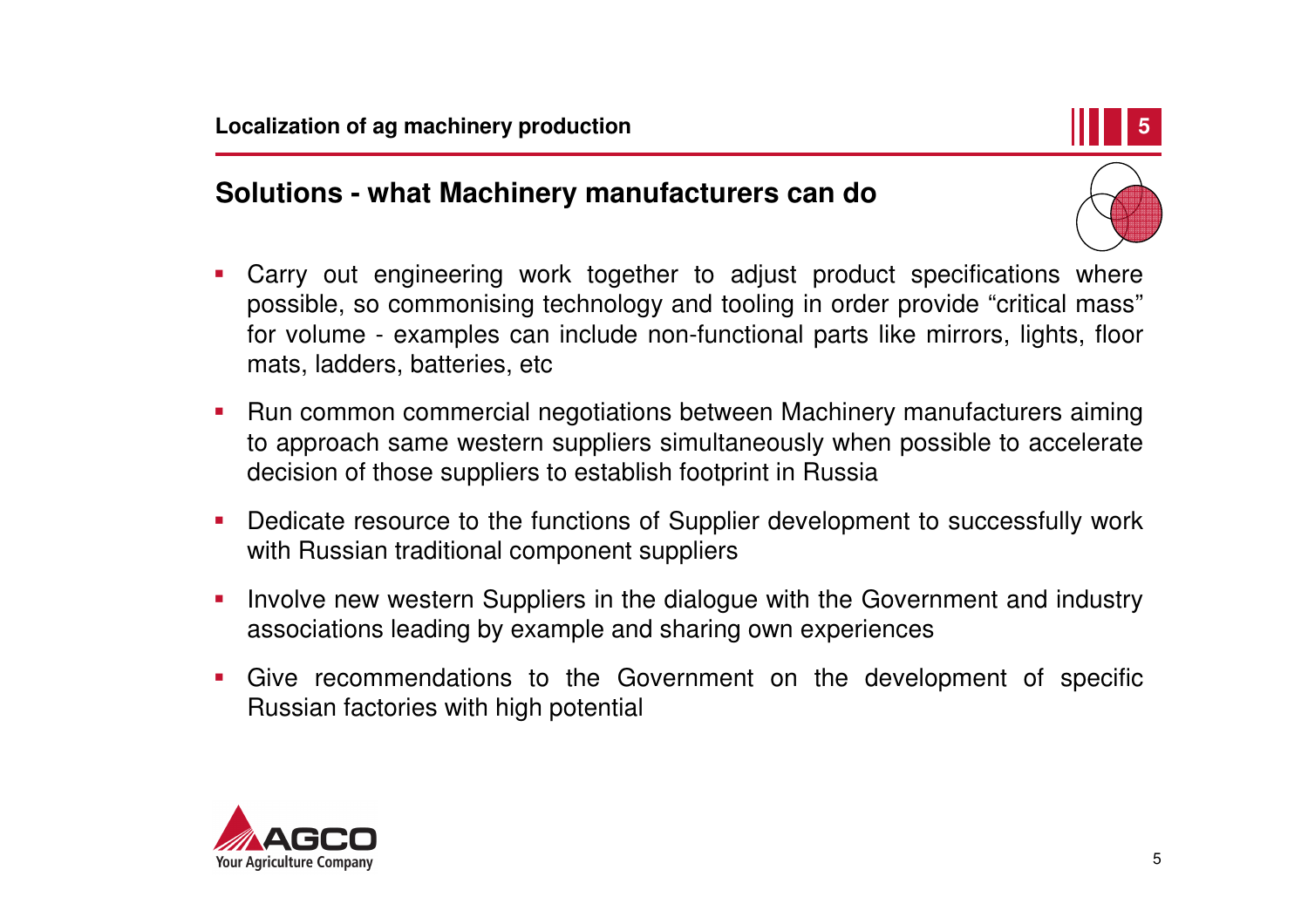## **6**

### **Solutions - what Suppliers can do**



- $\mathcal{L}_{\mathcal{A}}$ Western suppliers can offer simpler technology to achieve acceptable part quality – in a close dialogue with Machinery manufacturers to facilitate transfer of technology across the borders
- $\mathcal{L}_{\mathcal{A}}$  Execute deep marketing studies analysing long-term perspective (5-10 years) of agricultural market. Base decisions not only on quick rate of return, this may not be the case for Russia
- $\blacksquare$  Establish a dialogue pro-actively with government, administration, financial institutions early on, in order to get necessary support
- $\mathcal{L}_{\mathcal{A}}$  Russian suppliers should thrive for quality systems enhancement. Implement Quality Standards of ISO, QS or similar type to provide basis for future cooperation with Machinery manufacturers
- $\mathcal{L}_{\mathcal{A}}$  Suppliers should be ready to articulate exactly their needs in terms of infrastructure, production facility design, human resource

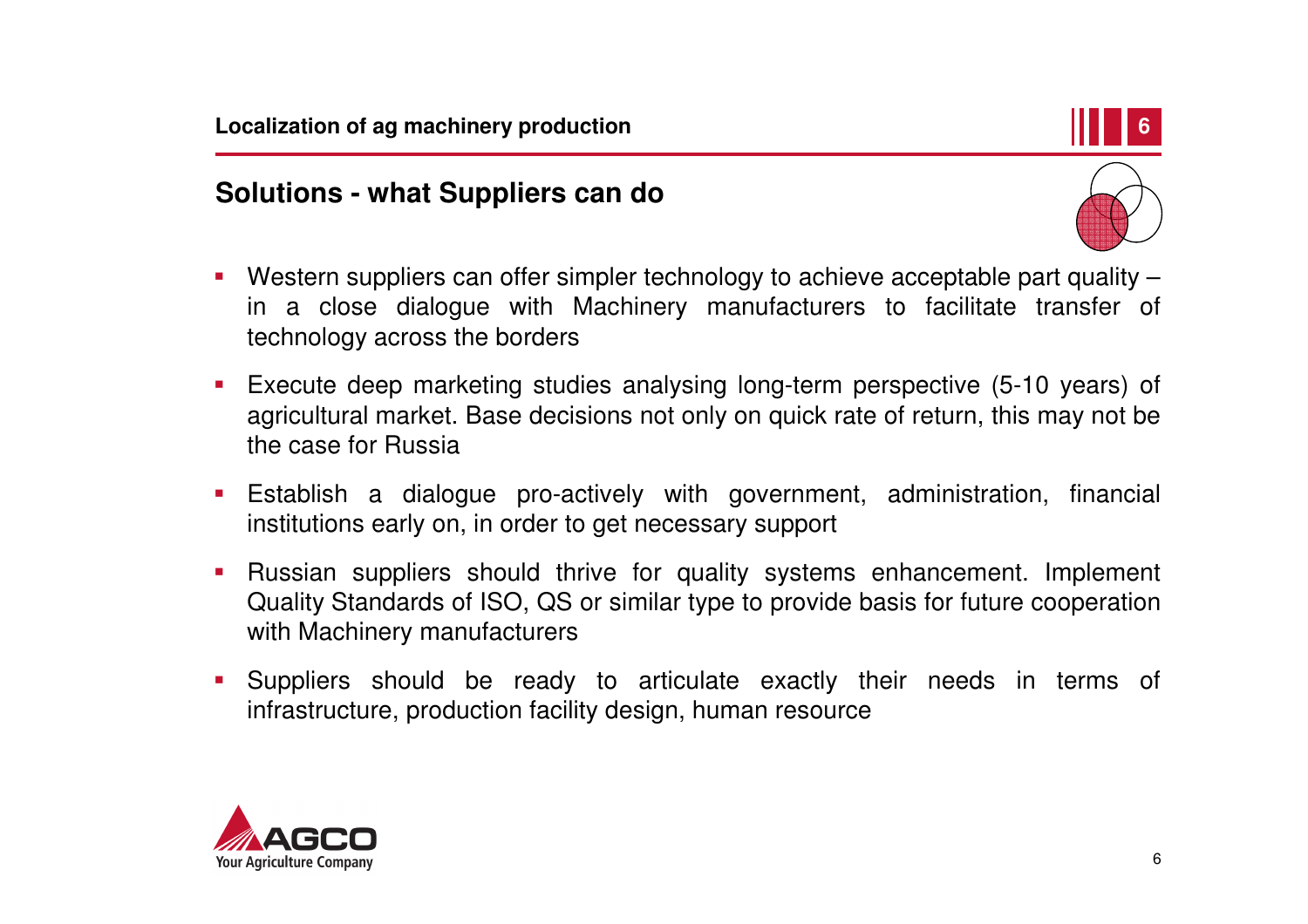**Localization of ag machinery production**



# **BACKUP**